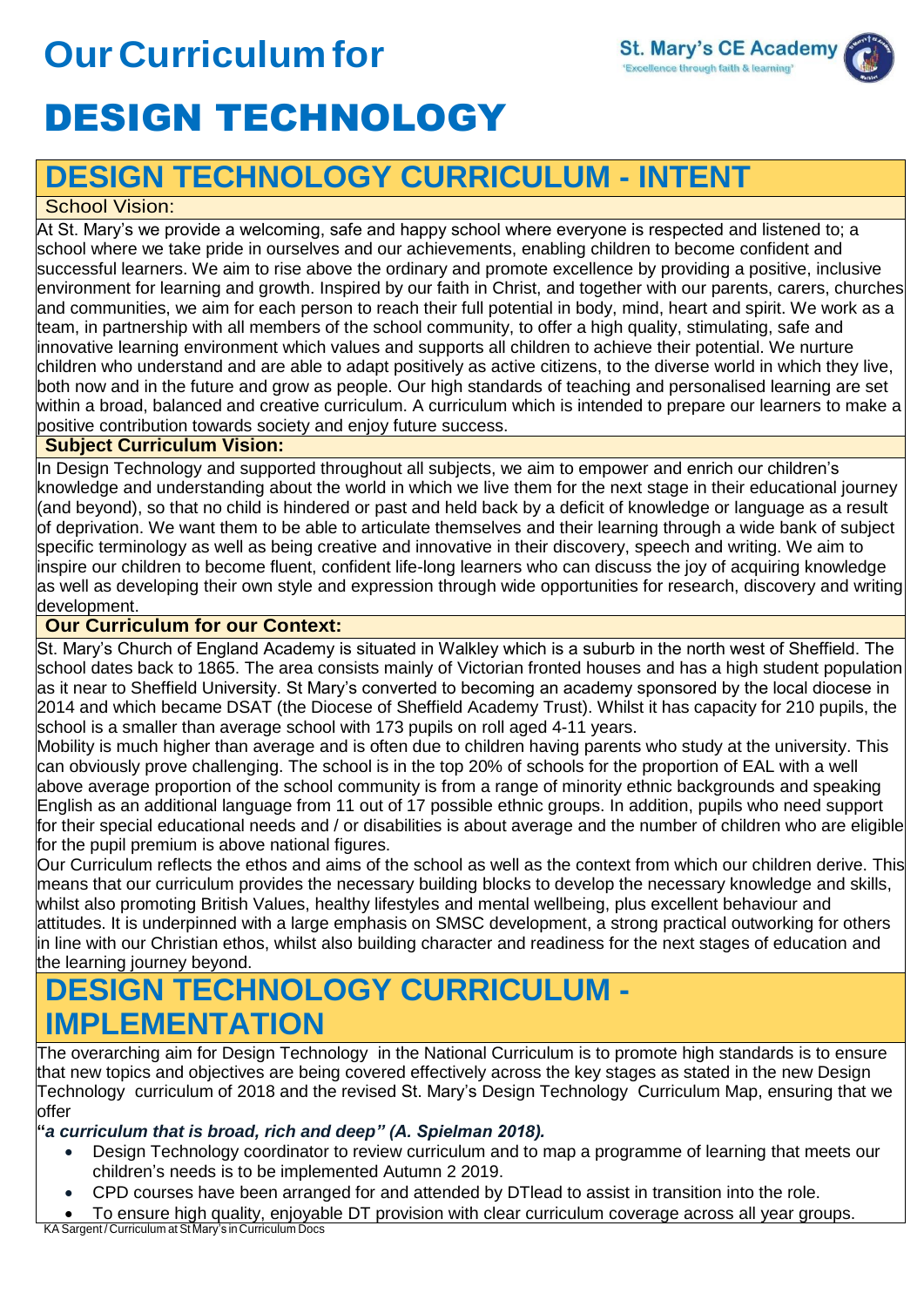- To ensure high quality, useful assessments are used to move children's learning forward.
- To ensure high quality, enjoyable art provision with clear curriculum coverage across all year groups.
- To ensure high quality, useful assessments are used to move children's learning forward.
- Ensure policy is kept up to date and all staff are aware.
- Audit of what equipment we have in school.

| <b>Learning Experience</b>                                                                                                                                                                                                                                   | <b>Resources</b>                                                                                                                                                               | <b>Links with other Subject</b><br><b>Areas</b>                                                                                                                                                    |
|--------------------------------------------------------------------------------------------------------------------------------------------------------------------------------------------------------------------------------------------------------------|--------------------------------------------------------------------------------------------------------------------------------------------------------------------------------|----------------------------------------------------------------------------------------------------------------------------------------------------------------------------------------------------|
| What is the breadth of<br>experience provided for our<br>children?                                                                                                                                                                                           | What resources are used to<br>support the teaching and<br>learning of this subject?                                                                                            | What links are made between this<br>and other subject areas?                                                                                                                                       |
| <b>Quality First teaching: variety</b><br>$\bullet$<br>of teaching styles, varied<br>stimulus<br>Step by step approach<br>$\bullet$<br>enabling pupils to develop a<br><b>Quality Resources: tools</b><br><b>Visits</b><br>Visitors: authors<br>Experiences: | Topic related texts<br>$\bullet$<br>Online resources and<br>$\bullet$<br>programmes<br>Self and peer assessment<br>$\bullet$<br>materials<br>Assessment materials<br>$\bullet$ | Links are made with other<br>subject areas wherever<br>possible and Design<br>Technology skills are often<br>taught via other subject areas,<br>most especially through<br>Science, Maths and Art. |

#### Planning and Sequencing of Knowledge and Skills

How is the subject planned and sequenced in order that our children can progress through the Building Blocks for learning? This may include: Vocabulary, People, Places, Events, Concepts, Skills, Analysis, Evaluation, Problem-solving, Creativity, Independence, etc.

See Appendices attached.

### **DESIGN TECHNOLOGY CURRICULUM - IMPACT**

| <b>Assessment</b>                                                                                                                                                                    | <b>Monitoring and</b><br><b>Evaluation</b>                                                                                                                                                                                                         | <b>Long Term Memory</b>                                                                                                                                                                                                                                                     |
|--------------------------------------------------------------------------------------------------------------------------------------------------------------------------------------|----------------------------------------------------------------------------------------------------------------------------------------------------------------------------------------------------------------------------------------------------|-----------------------------------------------------------------------------------------------------------------------------------------------------------------------------------------------------------------------------------------------------------------------------|
| How is this subject assessed?                                                                                                                                                        | How do we know we have<br>been successful?                                                                                                                                                                                                         | How does this subject impact on<br>long term memory?                                                                                                                                                                                                                        |
| Teacher assessment<br>Using the Design, Make,<br><b>Evaluate</b> and use of<br><b>Technical Knowledge</b><br>stages of learning, the<br>children are assessed against<br>each skill. | Lesson drop-ins/Lesson<br>$\bullet$<br>observations<br>'Walking the walls'<br>$\bullet$<br>Results / Data Analysis<br>$\bullet$<br>Work scrutiny<br>$\bullet$<br>Discussion with pupils and<br>$\bullet$<br>colleagues.<br>Timetables<br>$\bullet$ | Revision and recapping<br>Success Criteria<br>Feedback/reflection from<br>marking<br>Repeated recall<br><b>Curriculum Mats</b><br>Links and connections with<br>other subject areas plus old<br>and new knowledge<br>Learning Journals<br>Quizzes<br>Discussion with pupils |